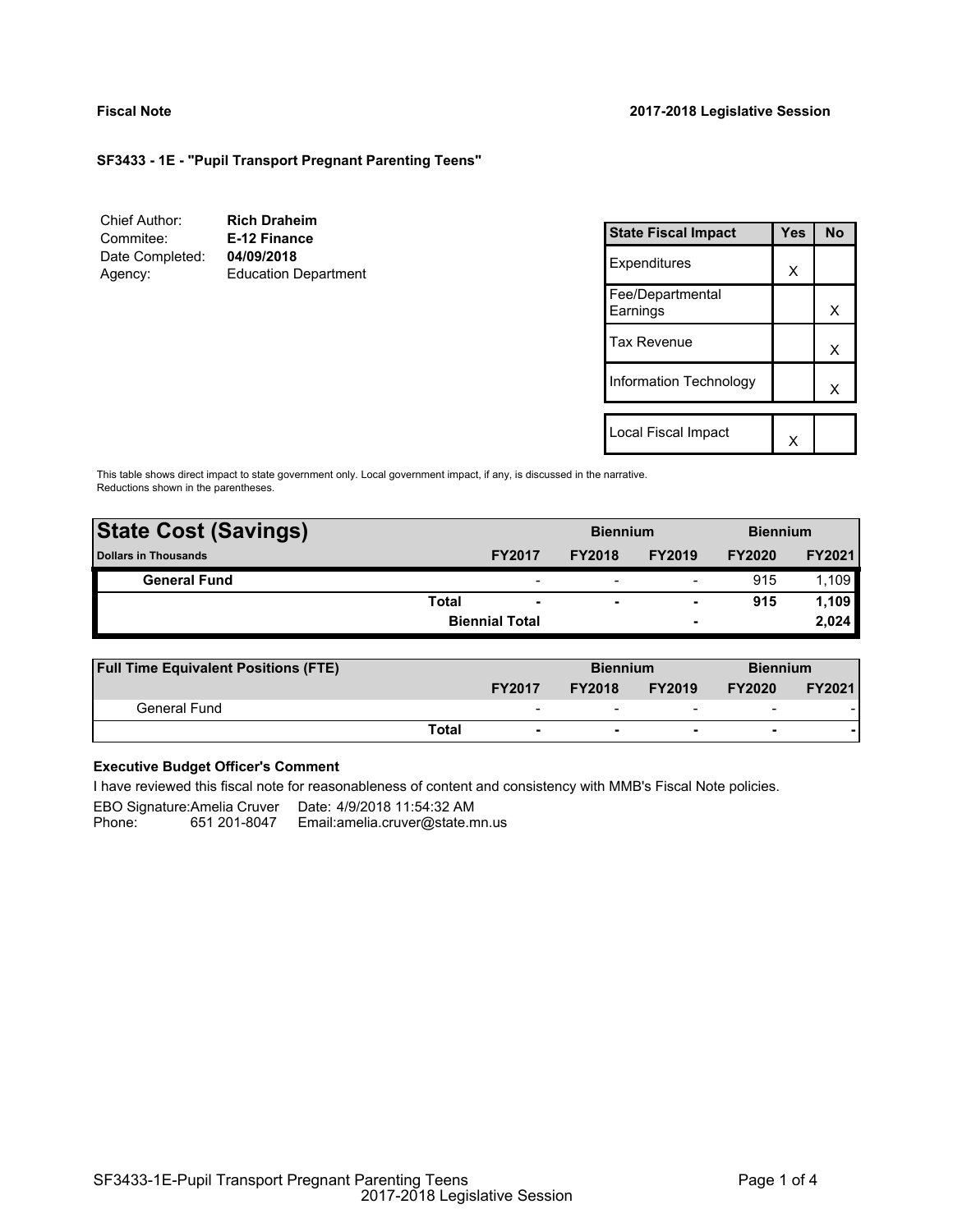## **State Cost (Savings) Calculation Details**

This table shows direct impact to state government only. Local government impact, if any, is discussed in the narrative. Reductions are shown in parentheses.

\*Transfers In/Out and Absorbed Costs are only displayed when reported.

| State Cost (Savings) = 1-2                        |              |                       | <b>Biennium</b> |               | <b>Biennium</b> |               |  |
|---------------------------------------------------|--------------|-----------------------|-----------------|---------------|-----------------|---------------|--|
| <b>Dollars in Thousands</b>                       |              | <b>FY2017</b>         | <b>FY2018</b>   | <b>FY2019</b> | <b>FY2020</b>   | <b>FY2021</b> |  |
| <b>General Fund</b>                               |              |                       |                 |               | 915             | 1,109         |  |
|                                                   | <b>Total</b> |                       | ۰               |               | 915             | 1,109         |  |
|                                                   |              | <b>Biennial Total</b> |                 |               |                 | 2,024         |  |
| 1 - Expenditures, Absorbed Costs*, Transfers Out* |              |                       |                 |               |                 |               |  |
| <b>General Fund</b>                               |              |                       |                 | -             | 915             | 1,109         |  |
|                                                   | <b>Total</b> | -                     | ۰               |               | 915             | 1,109         |  |
|                                                   |              | <b>Biennial Total</b> |                 |               |                 | 2,024         |  |
| 2 - Revenues, Transfers In*                       |              |                       |                 |               |                 |               |  |
| <b>General Fund</b>                               |              |                       |                 |               |                 |               |  |
|                                                   | <b>Total</b> | -                     | ٠               |               | ٠               | ۰             |  |
|                                                   |              | <b>Biennial Total</b> |                 |               |                 |               |  |

## **Bill Description**

Section 1, Subdivision 1 of this bill adds language related to the responsibility for providing instruction and transportation for a pupil without a disability to include a pregnant or parenting teen.

Section 1, Subdivision 8 of this bill allows districts to be reimbursed for transportation expenses related to transporting pregnant and parenting teens to programs that are (1) academic; (2) provide at least four hours per week of parenting instruction; and (3) have high quality, on-site childcare during the school day with the capacity to serve all children of enrolled students.

This bill is effective for fiscal year 2019 and later.

#### **Assumptions**

Responses to a survey of all state approved alternative programs found six that offer a program for pregnant and/or parenting teens and offer on-site child care. These programs serve about 253 students each year; some of which are enrolled for only part of the school year. Responding districts account for 23 percent of state total ADM, but those responding are more likely to offer a program than those not responding; therefore, it is assumed that the survey responses include roughly 1/3 of the state total number of students served.

A follow up survey of the six that responded affirmatively to the first survey found three programs that meet the updated criteria, one that doesn't currently provide four hours of parenting instruction but it could in order to qualify, and a fifth that meets the criteria but due to licensing restrictions there are times during the year when not all children of students can be served. These five districts represent 98 percent of the students from the original six districts.

Although Minnesota adolescent pregnancy statistics indicate a drop in teen pregnancies, not all pregnant teens or teen parents have access to educational programs. It is assumed that the number of students served in these programs would remain constant.

It is assumed that the resident district would provide the transportation for all of these students and their children served in the on-site childcare program.

It is assumed that education and transportation would be provided year-round because the state approved alternative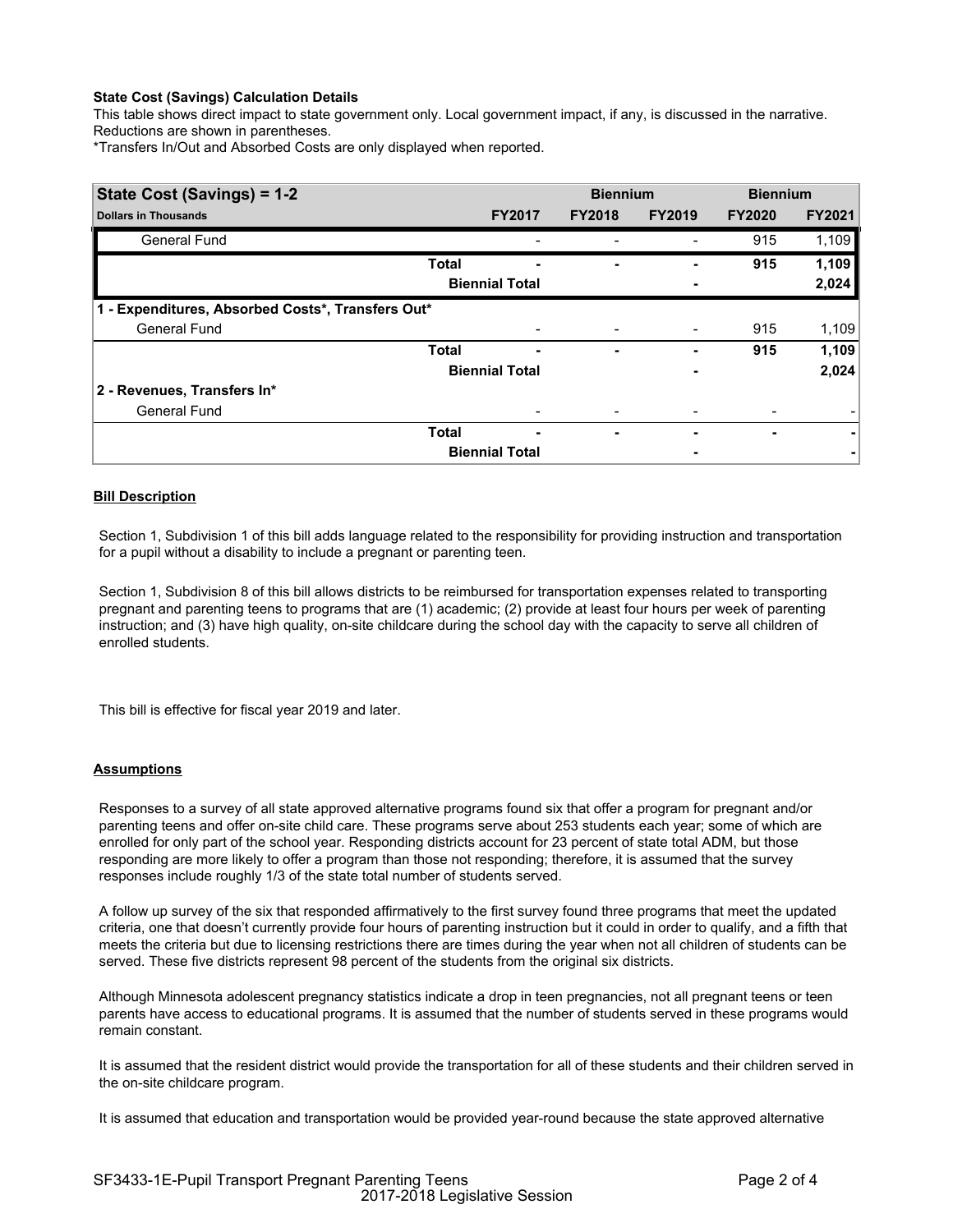programs can provide instruction year-round and generate state aid. Therefore, even if some students are not enrolled all of the regular school year, they may be enrolled during the summer term. Therefore, it is assumed that each student would receive transportation for 85 school days or the equivalent of one semester.

It is assumed that districts will provide this specialized transportation on other than regular routes, using smaller type III vehicles. The children riding the bus with a parent will most likely be infants and these programs are not necessarily located at the high school. These vehicles will need to be fitted with regulation restraints.

The bill allows the transportation costs of pregnant teens, teen parents and their children to be coded to UFARS Finance 728 and to be used to calculate special education aid. The median average per student cost to transport students whose expenses are coded under special transportation FIN 728 in FY 2017 was \$3,587. Many of these students are transported in smaller vehicles and on special routes which are more expensive than traditional buses. Therefore, it is assumed that this rate would apply to these students and that the cost per student will increase annually by 7.2 percent (four-year average for special transportation from February forecast).

With an assumed school year of 170 days the daily cost is \$21.10. It is assumed that students would be enrolled in the program for half of the school year, 85 days. It is assumed the transportation of the students' children would pose no extra cost.

Special education aid will cover 100% of the added pupil transportation cost in the prior fiscal year for districts not affected by the hold harmless or the growth cap on the special education aid formula. For districts on the hold harmless or growth cap, there will be no added special education aid. It is assumed that 2/3 of the added cost will be in districts not affected by the hold harmless or growth cap.

It is assumed that the fiscal year 2019 effective date would make expenses incurred in FY 2019 eligible for aid in FY 2020 and that expenses incurred in fiscal year 2018 would not be eligible for aid in FY 2019.

|       |                                                                   | FY 2017  | FY 2018       |          | FY 2019   |              | FY 2020   |    | FY 2021   |
|-------|-------------------------------------------------------------------|----------|---------------|----------|-----------|--------------|-----------|----|-----------|
| А     | Number of students                                                |          |               |          | 253       |              | 253       |    | 253       |
| в     | Average number of days transported                                |          | 85            | 85<br>85 |           | 85           |           |    |           |
| С     | Est daily transportation cost per student                         | 21.10    | 22.62         |          | 24.25     |              | 26.00     |    | 27.87     |
|       | <b>Total cost</b>                                                 |          |               | \$       | 521,496   |              | \$559,130 | \$ | 599,344   |
|       |                                                                   |          |               |          |           |              |           |    |           |
|       | <b>Survey Respondents</b>                                         |          |               |          |           |              |           |    |           |
| Dst I | To Calculate per district amt: (B x C x<br>Students per district) | Students |               |          |           |              |           |    |           |
|       | Minneapolis                                                       | 90       | \$<br>173,043 | \$       | 185,513   | $\mathbb{S}$ | 198,900   | \$ | 213,206   |
| 11    | Anoka-Hennepin                                                    | 25       | \$<br>48,068  | \$       | 51,531    | \$           | 55,250    | \$ | 59,224    |
| 181   | <b>Brainerd</b>                                                   | 24       | \$<br>46,145  | \$       | 49,470    | \$           | 53,040    | \$ | 56,855    |
| 287   | Intermediate District 287                                         | 80       | \$<br>153,816 | \$       | 164,900   | $\mathbb{S}$ | 176,800   | \$ | 189,516   |
| 535   | Rochester                                                         | 30       | \$<br>57,681  | \$       | 61,838    | \$           | 66,300    | \$ | 71,069    |
| 659   | Northfield                                                        | 4        | \$<br>7,691   | \$       | 8,245     | \$           | 8,840     | \$ | 9,476     |
| D     | Subtotal, survey respondents                                      | 253      | \$<br>486,443 | \$       | 521,496   |              | \$559,130 | \$ | 599,344   |
|       |                                                                   |          |               |          |           |              |           |    |           |
| Е     | Adjustment factor - survey to state total                         |          | 3             |          | 3         |              | 3         |    | 3         |
|       |                                                                   |          |               |          |           |              |           |    |           |
| F     | Adjusted total cost increase (D x E)                              |          | 1,459,329     |          | 1,564,489 |              | 1,677,390 |    | 1,798,033 |
|       |                                                                   |          |               |          |           |              |           |    |           |
|       | Sp Ed aid entitlement - 1 year lag,                               |          |               |          |           |              | 1,043,000 |    | 1,118,000 |

# **Expenditure and/or Revenue Formula**